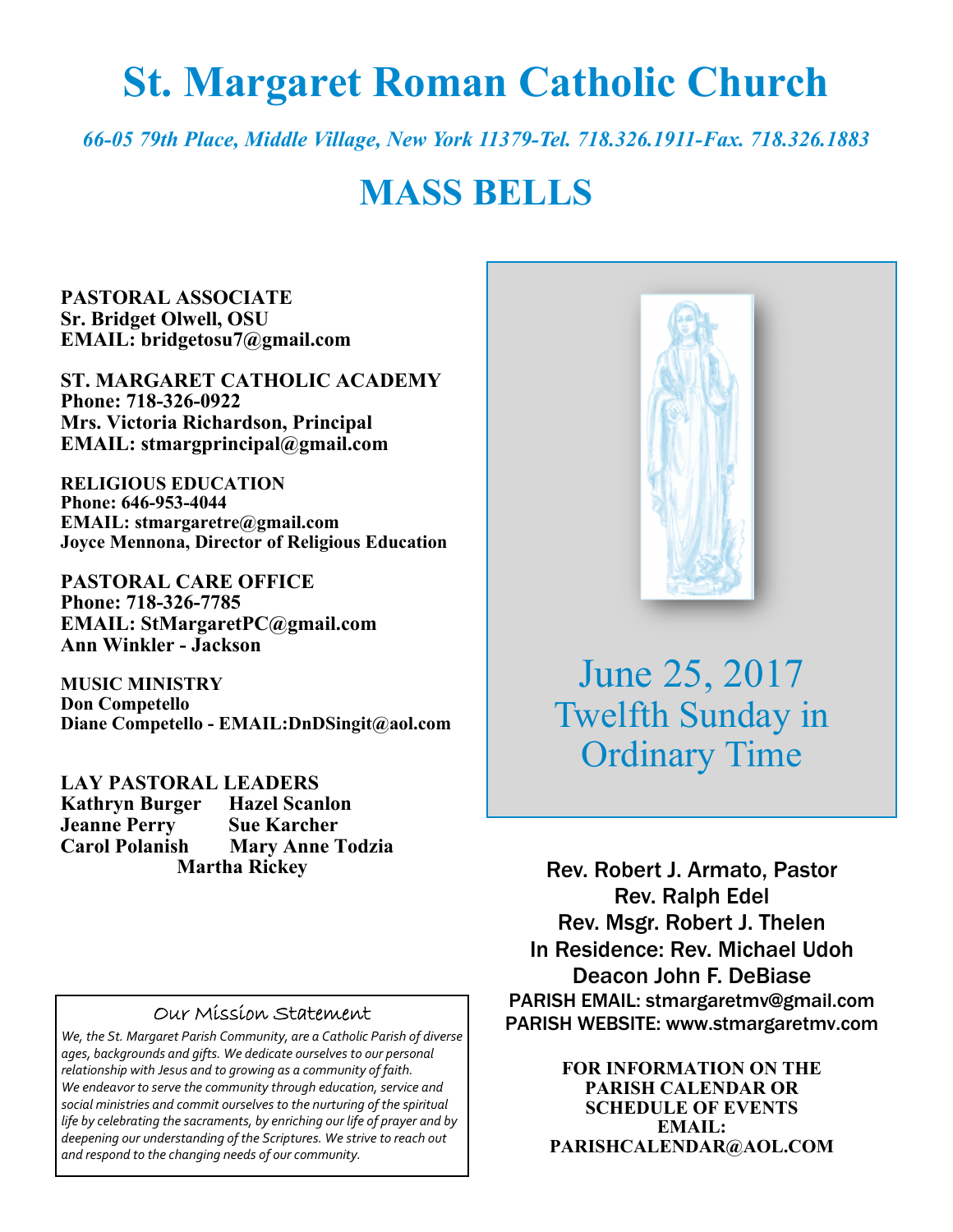### *MASSES FOR THE WEEK*

#### **SUN. JUNE 25 - TWELFTH SUNDAY IN ORDINARY TIME**

- 7:30 People of the Parish 9:00 Giuseppina Rizzo/Maria LaCorta/ Lina Giresi/Domenico Laudani/ Carolina e Giuseppe Calvaruso/Lucia e Mariano Sottile/Roberta B. Polce/ Francesco e Tomaso Scalici/
- 10:30 The Addario Family
- NOON Salvatore Fischetti (ANNI)
- 5:00PM Angelina Grillo

#### **MON. JUNE 26 - WEEKDAY**

- 7:00 John Brown
- 9:00 Rudolf Hohenfeld
- **TUE. JUNE 27 ST. CYRIL OF ALEXANDRIA**<br>7:00 Elinor Murphy
- 7:00 Elinor Murphy<br>9:00 Jean & Edward 9:00 Jean & Edward Moskal

#### **WED. JUNE 28 - ST. IRENAEUS**  Arthur Savarese

- 9:00 Frank Lackner
- **THU. JUNE 29 STS. PETER/PAUL APOSTLES**
- 7:00 Catherine Fiore<br>9:00 Joan Mevers
- 9:00 Joan Meyers

## **FRI. JUNE 30 - THE FIRST MARTYRS OF THE HOLY ROMAN CHURCH**<br>7:00 Joan Braccia

- 7:00 Joan Braccia 9:00 Frank Bernaudo
- **SAT. JULY 1 ST. JUNIPERO SERRA/ FIRST SATURDAY**
- 8:30 Collective: Casimir Krzewski/Holy Souls/ Bill & Lee DiGiovanna
- 5:00PM Julia & Frank Jacobvics

#### **SUN. JULY 2 - THIRTEENTH SUNDAY IN ORDINARY TIME**  7:30 Anna & John Rice

- 9:00 Marianna Gallo/Daniele Bussa/
- 10:30 People of the Parish
- NOON Fire Lt. Kevin J. Pfeifer & William
- 5:00PM William & Belle T. Kunz

## **PARISH INFORMATION**

**If you're not registered, please visit the Rectory office, which is open from Monday through Friday, 9 am to noon and 1 pm to 7:30 pm.** 

**CONFESSIONS -** Saturday, 4-4:45 pm, or by appointment with a priest.

**NOVENA** to Our Lady of the Miraculous Medal . . . Mondays after the 9 am Mass.

**MORNING PRAYER** daily from Monday through Friday at 8:45 am.

**BAPTISMS** take place on the 1st and 3rd Sundays of the month. Please call the Rectory for an appointment and to register your child.

**WEDDINGS MUST** be scheduled at least six months in advance by appointment with a priest or a deacon. Please call the Rectory office. For marriage preparation information visit www.pre-cana.org.

**THE BEREAVEMENT GROUP** meets on the 1st and 3rd Thursday of the month at 10 am in the Convent meeting room. Call Ann at 718-326-7785.

**THE ENGLISH CHOIR** rehearses on Tuesday, at 7 pm in the Church. Tenors and baritones needed!

**IL CORO ITALIANO** prattica ogni Domenica prima della Messa Italiana.

**THE CHILDREN'S CHOIR** rehearses on Monday, From 6-7 pm in the Church. For more info. DnDsingit@aol.com

**BOY SCOUT TROOP #119** meets on Tuesdays from 7:15-9 pm in the Parish Hall. New members are welcome, age 10 1/2 & up. Call Mr. Krzewski, 718-894-4099.

**CUB PACK #119** meets on Mondays from 7-8:30 pm in the Parish Hall. New members welcome, age 6 to 10-1/2. Call Mr. Krzewski, 718-894-4099.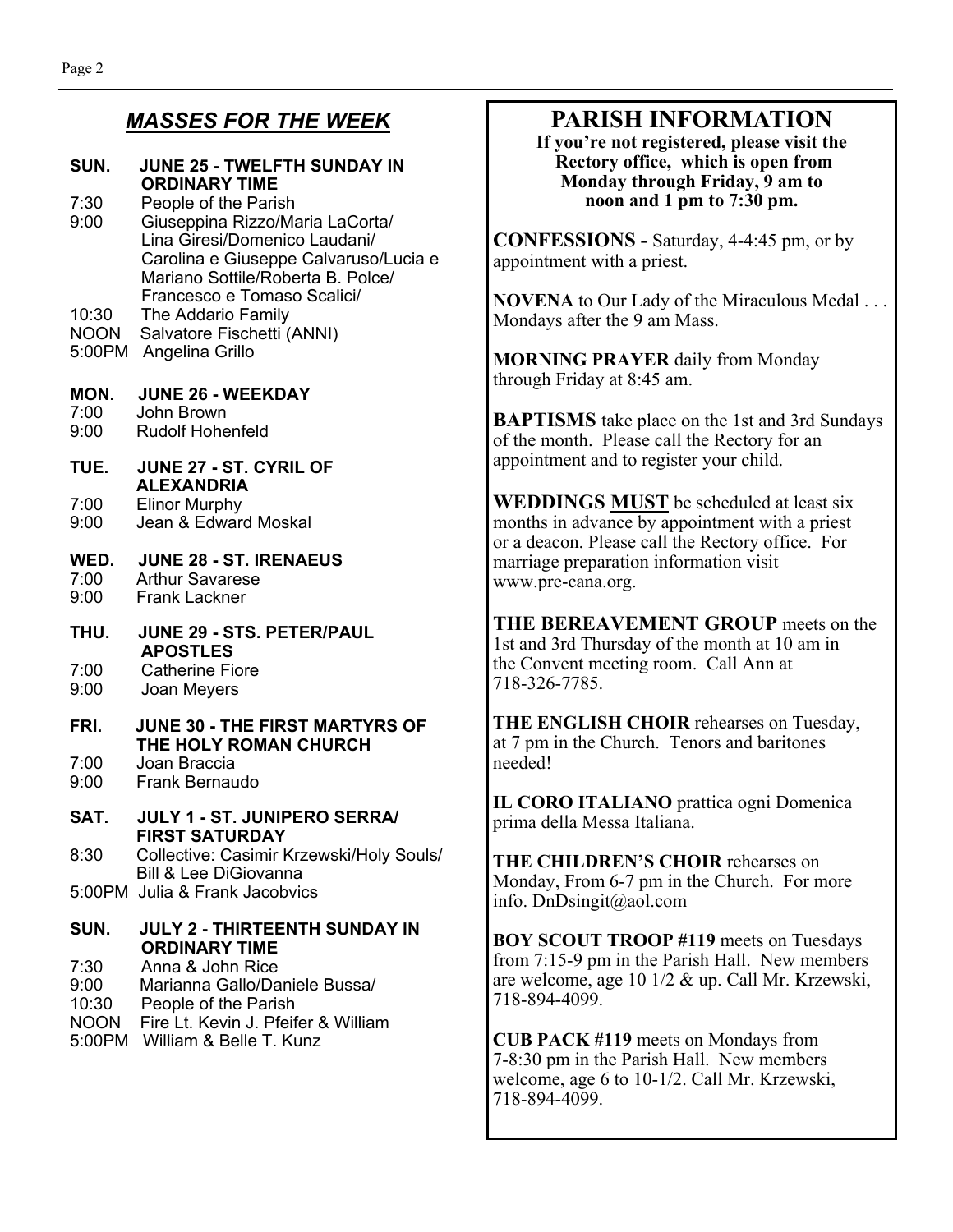# PLEASE PRAY FOR OUR SICK

Karen Guarascio, Connie Faccibene, Eileen Hinrichs, Linda Frazier, Angela Lenihan, Carol Falk, Cari Ann Falk-LoBello, Glen Falk, David J. McConville, Ronald Frazier, John Downer, Robert Sabini, Lee Falk, Patricia Johnson, Scott White, Bob Schaefer, Rose Marie Santos, Bernice Muller, Maria Millocca, Baby McKinley Kelleher, Isabelle Azzaro, Lucy Lento, Sean Harrison, Richard Santangelo, Michael Russo, Frank Cesare, Joseph Simon, Joseph Stubbs, Justin James Quirke, Rose Healy, Parrish Wert, Michael Hirst, Matteo Sabini, Carmen Melendez, Jim O'Driscoll, Jeanette Spartaro, Linda Castagna, Elizabeth Ott, Marion Caracciola, Baby Keila Mary Champoli, Brooke and Alexa Renda, The Ferrugio Family, Dorothy Mai, Marc Gandasegui, Bob & Karen Schaefer, Maureen Harvey, Sandra Slattery, Shirley Chesley, Jim Daniels, Lola Anderson, George McGarry, Michael Mavin, Denis Fink, Marc Pagnozzi,

> *The names will remain for 3 months ONLY, unless you call 326-1911 and ask for conƟnued prayers*

**Prayer Requests Pray for vocations to the Priesthood and Religious Life. Please pray for our men and women from our Parish serving in the defense of our country: Lt. Col. Thomas Frohnhoefer Sgt. Robert A. Domenici** 

## *WE RECALL OUR BELOVED DECEASED*

*Especially, John W. Fischer, Frank Aguggia, May they rest in Christ's Peace!* 

## **MEMORIALS**

## *WINE & HOST THIS WEEK*

*are offered in memory of The Gerald Collins Family* 



*If we walk one step toward God, God will run ten steps toward us.* 

## **TODAY'S READINGS**

First Reading - The LORD has rescued the poor from the clutches of the wicked (Jeremiah 20:10-13). Psalm - Lord, in your great love, answer me (Psalm 69). Second Reading - The grace of God overflows for all (Romans 5:12-15). Gospel - All who acknowledge Jesus before others will likewise be acknowledged by Jesus before the Father (Matthew 1026-33).

## **READING'S FOR THE WEEK**

| Monday:    | Gn 12:1-9; Ps 33:12-13, 18-20, 22<br>Mt $7:1-5$                                                                                    |
|------------|------------------------------------------------------------------------------------------------------------------------------------|
| Tuesday:   | Gn 13:2, 5-18; Ps 15:2-4ab, 5;<br>Mt 7:6, 12-14                                                                                    |
| Wednesday: | Gn 15:1-12, 17-18; Ps 105:1-4,<br>6-9; Mt 7:15-20                                                                                  |
| Thursday:  | Vigil: Acts 3:1-10; Ps 19:2-5; Gal<br>$1:11-20$ ; Jn $21:15-19$<br>Day: Acts 12:1-11; Ps 34:2-9;<br>2 Tm 4:6-8, 17-18; Mt 16:13-19 |
| Friday:    | Gn 17:1, 9-10, 15-22; Ps 128:1-5;<br>Mt $8:1-4$                                                                                    |
| Saturday:  | Gn 18:1-15; Lk 1:46-50, 53-55;<br>Mt $8:5-17$                                                                                      |
| Sunday:    | 2 Kgs 4:8-11, 14-16a; Ps 89:2-3,<br>16-19; Rom 6:3-4, 8-11;<br>Mt 10:37-42                                                         |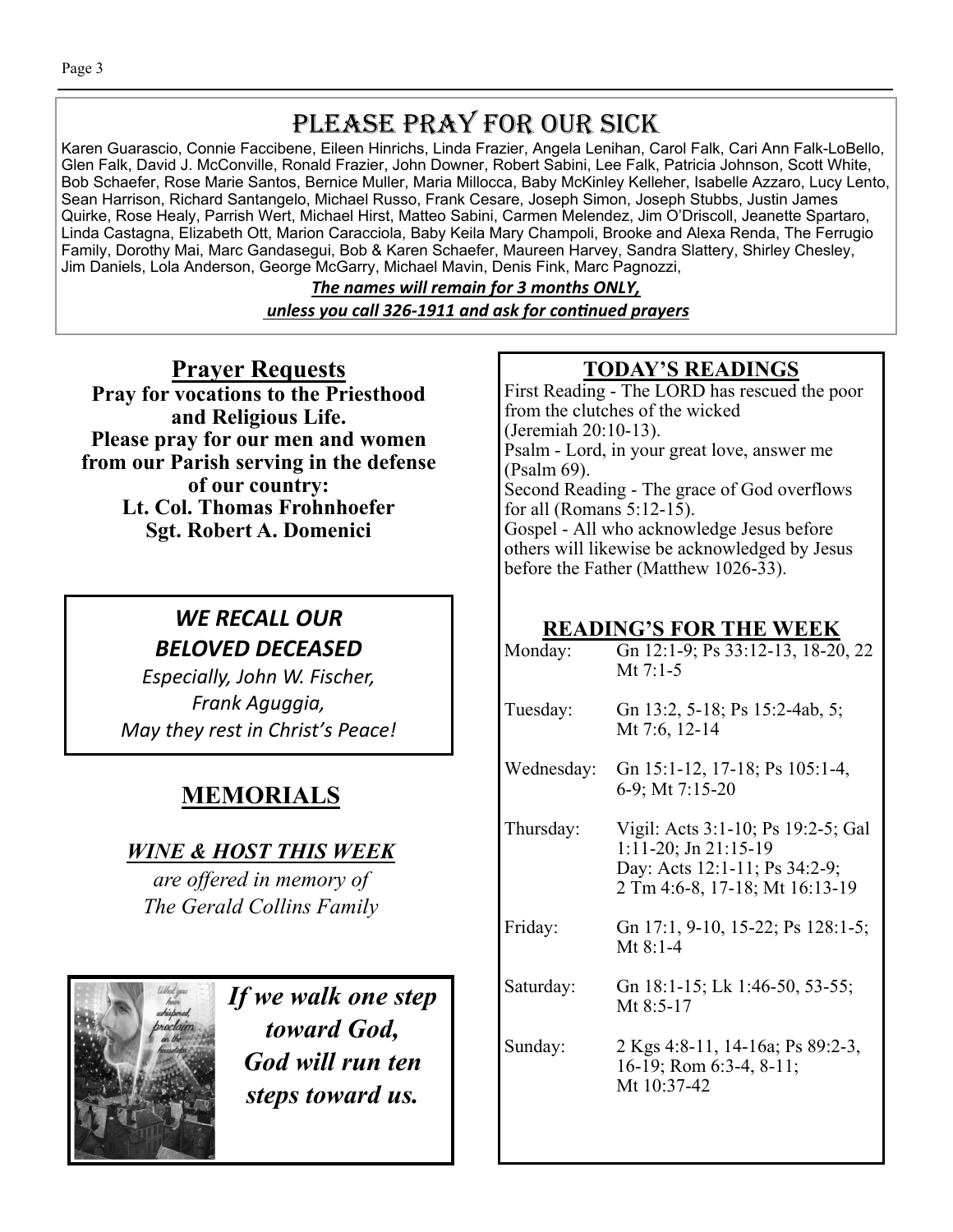## **RELIGIOUS EDUCATION REGISTRATION**

is now available online! Click here: http.//stmargaretmv.com/ religiouseducationprogram/ online-form/or visit our website at www.stmargaretmv.com and go to the Religious Education Program page. You can print forms and drop them off, or fill out the forms right online as well as pay online. We offer our program on Wednesdays for grades 1-8. Grades1-4 meet from 4-5:30pm and the older grades meet evenings from 7-8:15pm. We are also offering an enrichment class for grade 8 that meets on Mondays from 4- 5:15pm. If you have questions, please feel free to call, 646-953-4044 or email stmargaretre@gmail.com refer to the website or our parish app for updates in Religious Education. Blessings, Ms. Joyce

## **DEANERY NEWS . . .**

## **HOLY LAND PILGRIMAGE**

10 days in the Holy Land November 6-15, 2017

Hosted by Fr. John Mendonca, Pastor Our Lady of the Angelus Parish

Only \$3,299 per person. Double occupancy From New York

For more information, contact

Fr. Mendonca at 718-897-4444 frjohn6363@gmail.com

#### **DO YOU HAVE AN IPHONE OR AN ANDROID PHONE?**

Want to keep up with St. Margaret's news? Download our parish app, which has daily Mass readings, prayers, bulletins and more.

 Just text the word "APP" to 88202 or search "My Parish App" in Google Play Store or App Store.

## *TREASURES FROM OUR TRADITION*

 The Eucharistic Prayers at the heart of our liturgy have a long history, beginning with the extemporaneous prayers of the early Christians. The presiders gave thanks from their hearts, not from any prearranged text, over the gifts of bread and wine. When the assembly had the sense that enough was said, someone would call out "Amen!" and that was that. For the most part, the plan flowed directly from Jewish meal prayers, which always recalled God's mighty deeds. Some other markers and signposts were added almost everywhere fairly early, like the presider's call to attention: "Lift up your hearts!"

 Scholars have provided us with translations of many early texts. These have actually helped us craft new liturgical prayers, because until the liturgical reforms of forty years ago, no one could recall any prayer but the Roman Canon, now called Eucharistic Prayer I. For hundreds of years in the West, it was our only Eucharistic Prayer, and it was only in Latin. But the history of our Eucharistic Prayers is amazingly fruitful, and models have come down to us that have yielded new insights and expressions.

 Eucharistic Prayer II comes to us from St. Hippolytus in the III Century. Eucharistic Prayer IV is based on the ones attributed to St. Basil the Great and St. John Chrysostom; these date from the late IV Century and still are used in celebrating the Divine Liturgy by Orthodox and Eastern Catholic Christians.

 The old custom of improvising texts according to a master plan has not endured, but we have now rediscovered a plan of standardizing the text while allowing for a great variety.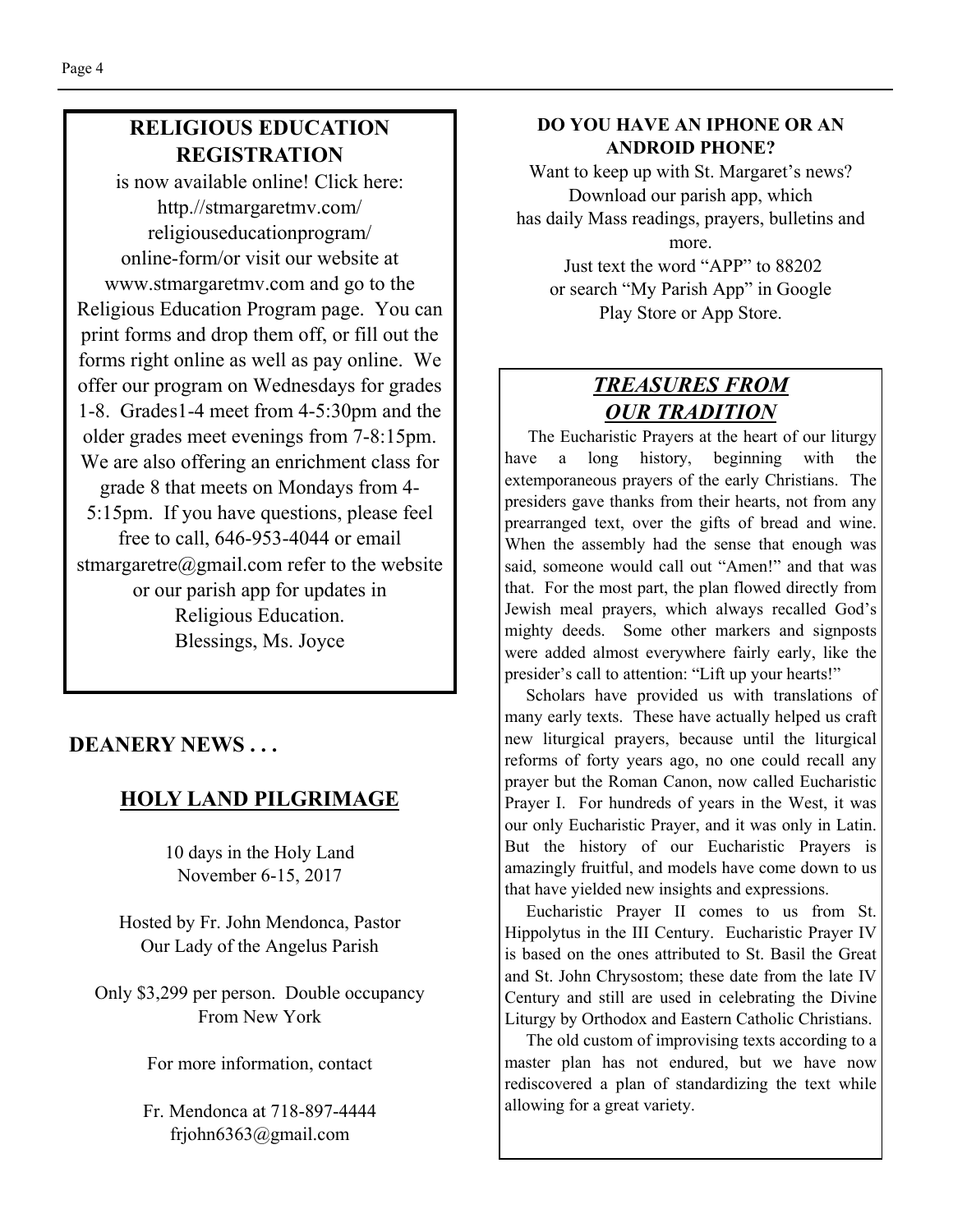## **CONGRATULATIONS!**

Congratulations to the **Class of 2017,** the first graduates of **St. Margaret Catholic Academy:**  *Anthony Bogdanovic, John Bolger, Nicholas Capri, Sofia Caridi, Kristie Caruana, Samantha Coverly, Martin Corcoran, Jessica Doherty, Andrew Franzese, Katerina Gargiulo, Paolo Iriarte, Olivia Jaskolska, Dylan Jones, Andreas Kirmaier, Madison Lambert, Tadhg McPartland, Alyssa McCarthy, Ivana Oddo, Logan Ortega, Antonino Piccolo, Edward Quadrino, Kaija Rasmussen, Nicholas Rizzo, Margaret Schatz, Jillian Schmalz, Alyssa Seith, Steven Siano, Michael Sito, John Stimpfl, Emily Sumprer, Amelie Urrea-Brito, Fiorella Veliz, Alexandra Zyskowski* 

#### **SAINT MARGARET GIFT SHOP**

open Wednesdays, 12pm - 4pm Saturdays, 4pm - 5pm and Sundays, 9am - 1pm We have a selection of religious goods: Rosaries - Medals - Gifts - Crucifixes Statues - Bibles and other books

#### **AND MORE!**

If we don't have it, we'll try to get it for you. The Gift Shop is located in the rectory. Please use the red side door in the parking lot. If the door is closed, please knock. Contact us: StMargGiftShop@yahoo.com

#### **THE GIFT SHOP WILL BE CLOSED ON**  *WEDNESDAYS* **DURING JULY AND AUGUST**

## *The family of Roberta B. Polce*

*extend their gratitude for the beautiful expressions of love and consolation given by so many at her passing.* 

*May God, the Father of all consolation, bless you and reward you for your kindness!* 





**ST. MARGARET'S YONKERS EMPIRE CITY BUS TRIP Monday, July 17th** 

The bus will be in front of the Church and will **leave promptly at 9am.** The cost is \$23.00p/p. For reservations/information call **Betty, 718-326-0198** 

> **ONE LUCKY PERSON WILL WIN A FREE RIDE ON OUR AUGUST TRIP!**

THE ST. VINCENT dePAUL FOOD PANTRY is located at 66-25 79 Place The pantry is open on WEDNESDAY AND SATURDAY from 10am to 12 Noon.

**THE FOOD PANTRY WILL BE CLOSED ON ALL SATURDAYS IN JULY AND AUGUST IT WILL BE OPEN EVERY WEDNESDAY BETWEEN 10:00AM AND 12 NOON**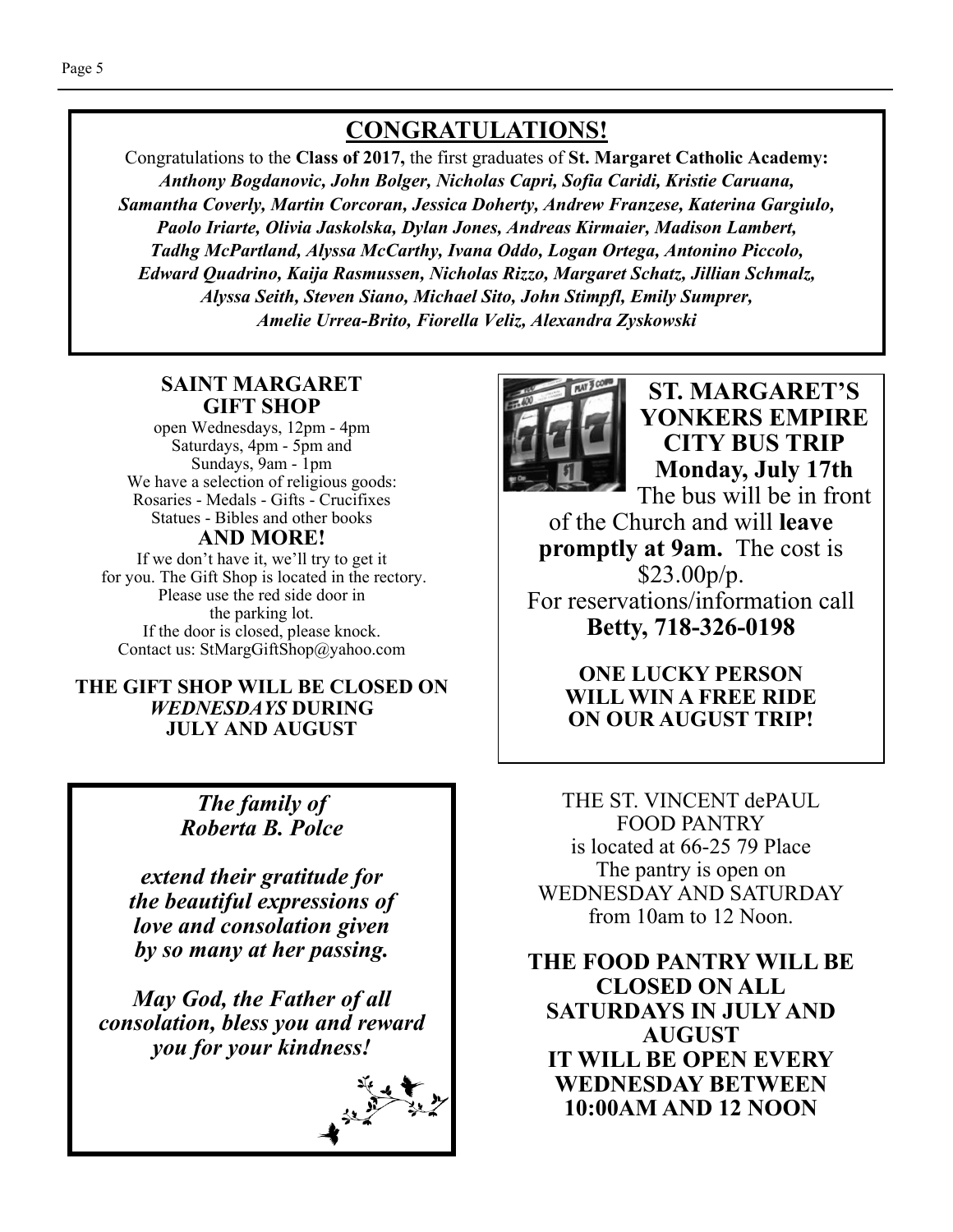# SCHOOL NEWS

#### **FROM THE DESK OF THE PRINCIPAL OF THE ACADEMY**

## **TOUR TUESDAYS**

 openings for September 2017 . . . Please call the office, 718-326-0922, to arrange for a tour of the school. Some classes are only taking waiting lists.

## **ARCHBISHOP MOLLOY H.S.**

To help prepare 7th and 8th grade students for the **TACHS** exam which is used for admission into Catholic high schools. Archbishop Molloy H.S. is pleased to offer a **TACHS** Prep. course. Taught by their experienced faculty, students will review the skills needed for the exam and learn test taking strategies to help build their confidence. 6 Saturday morning sessions, September through October. Fee is \$325.00. For more information or to register. Please visit www.molloyhs.org

## **ST. AGNES ACADEMIC H.S.**

13-20 124th Street, College Point **Summer TACHS prep course**  (Test for admission into Catholic High Schools) July 24th - July 27th, and July 31st - August 3rd 9am to 11:30am. \$250.00 per student. Open to girls and boys entering the 8th grade. For more information please call 718-353-6276.



#### *ST. MARGARET'S LUCKY NUMBER 2017*

| Jun. 06 - | 977 | No Winner       |
|-----------|-----|-----------------|
| Jun. 07 - | 778 | No Winner       |
| Jun. 08 - | 302 | R. Aguggia (b)  |
|           |     | C. Chalmers (b) |
| Jun. 09 - | 976 | No Winner       |

#### **HELP SUPPORT YOUR PARISH Buy a "LUCKY NUMBER"**

**based on NY State Lottery, every evening of the year.** Single Subscriptions: \$60.00, two or more subscriptions, \$50.00 each.

## **LUCKY 1000 CLUB**

There has been a delay in the distribution of the *Lucky 1000 Club* winnings. The fault is mine alone. I am revising the payout process and expect to have ALL outstanding winnings checks issued shortly.

I offer my thanks and apologies to all of the winners who have waited so patiently. Please be patient a little while longer.

Thank you! *~ Fr. Armato* 

## *FAITH DIRECT*

Are you booking your summer vacations? Consider enrolling in eGiving through *Faith Direct* to make sure that your gift can reach St. Margaret Parish even when you cannot. You can sign up online at **www.faithdirect.net**  using our Church code: **NY299.**  Thank you for your continued support of our parish family! God bless you!  *~Fr. Armato* 

## **WELCOME!**

Please give a warm welcome to Fr. Frank Addey, who will serve our Parish during the months of July through September.